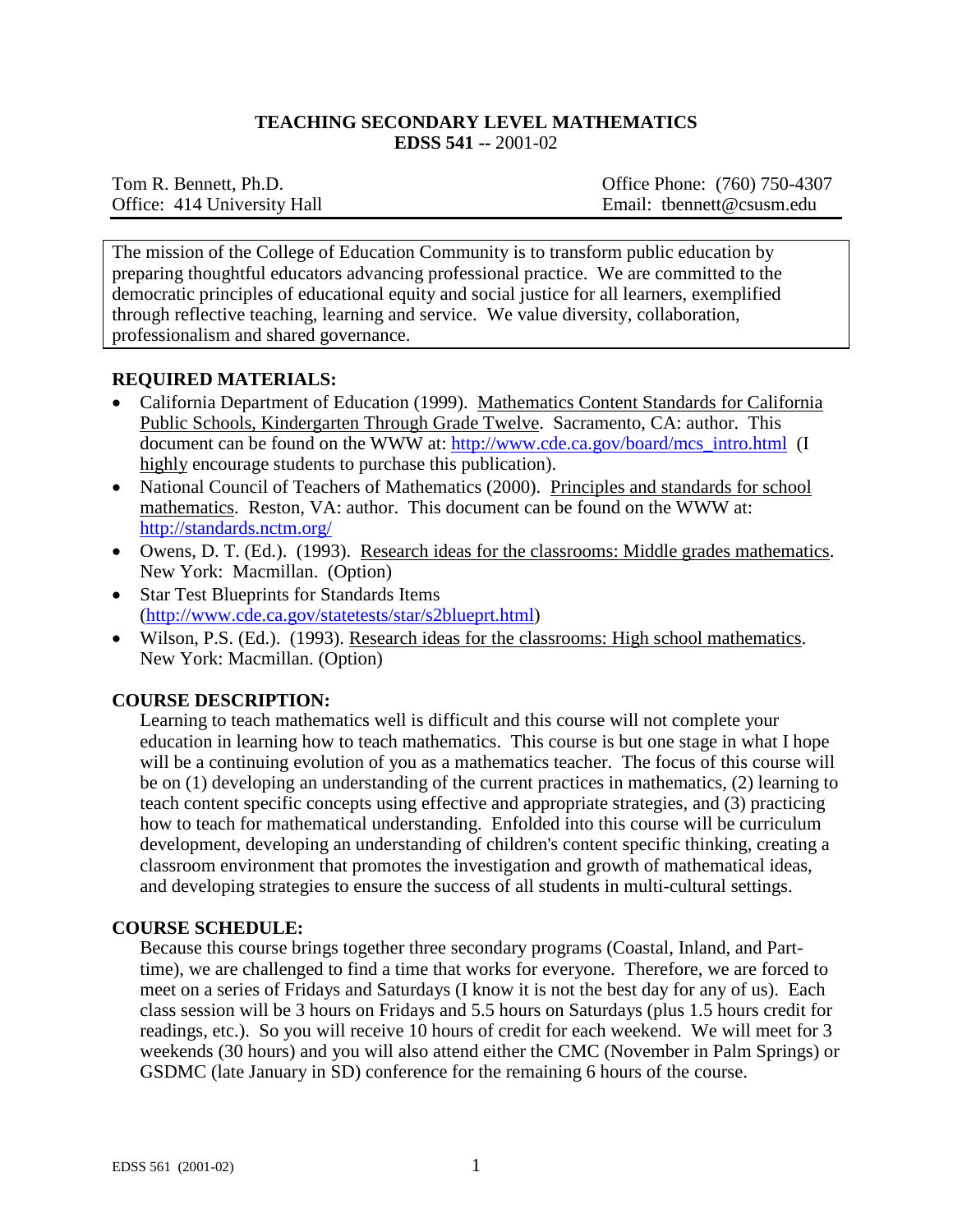## **METHOD OF EVALUATION:**

Grades will be calculated using the following weights:

| <b>Reading Reflections</b> | 25% |
|----------------------------|-----|
| Conference                 | 25% |
| <b>Student Interviews</b>  | 25% |
| <b>Mathematics Lesson</b>  | 25% |

- Reading Reflections  $(25%)$  Each week students will write a one page reflection on one or more of the articles assigned to be read for that week.
- Conference (25%) Students will attend either the CMC or GSDMC conference. Students will attend at least 3 sessions or workshops and submit a short 1-2 page reflection on their experience.
- Student Interviews (25%) You and one of your classmates will conduct several student interviews based on questions discussed in class. Using these questions you will interview one student in a predetermined mathematical course. The purpose of this activity is to get you to begin thinking about students' mathematical understanding, to learn how to effectively pose questions and interpret the meaning of students' answers, and to provide you with an opportunity to interact with students about mathematics.
- Mathematics Lesson (25%) Working in small teams you will design a creative lesson on a predetermined mathematical topic that you will ultimately present to the class or to students. The purpose of this activity is to help you learn how to design effective mathematical lessons, to help you recognize new strategies for teaching difficult topics to students, and to provide us with opportunities to discuss issues related to classroom practice.

#### **GRADING SCALE:**

Grades will be based on the following grading scale:

| $A$ 90 -100% |
|--------------|
| B80 - 89%    |
|              |
|              |
| FBelow 60%   |

### **ATTENDANCE:**

The attendance policy of the College of Education: Due to the dynamic and interactive nature of course in the COE, all students are expected to attend all classes and participate actively. At a minimum, students must attend more than 80% of class time, or s/he may not receive a passing grade for the course at the discretion of the instructor. If you miss two class sessions or are late (or leave early) more than three sessions, you cannot receive a grade of "A". IF you miss three class sessions, your highest possible grade is a "C+". Should you have extenuating circumstances, contact the instructor as soon as possible. Please discuss with me any extenuating circumstances that will cause you to miss class prior to your absence. Attendance will be taken at each class session. Furthermore, grades on assignments turned in late will be lowered unless **prior arrangements** have been made with the instructor.

# **PLAGIARISM AND CHEATING:**

Please be sure to read and understand the university policy on plagiarism and cheating as it will be strictly enforced. Academic dishonestly will not be tolerated and will result in a failing grade for this course and will be reported to the University.